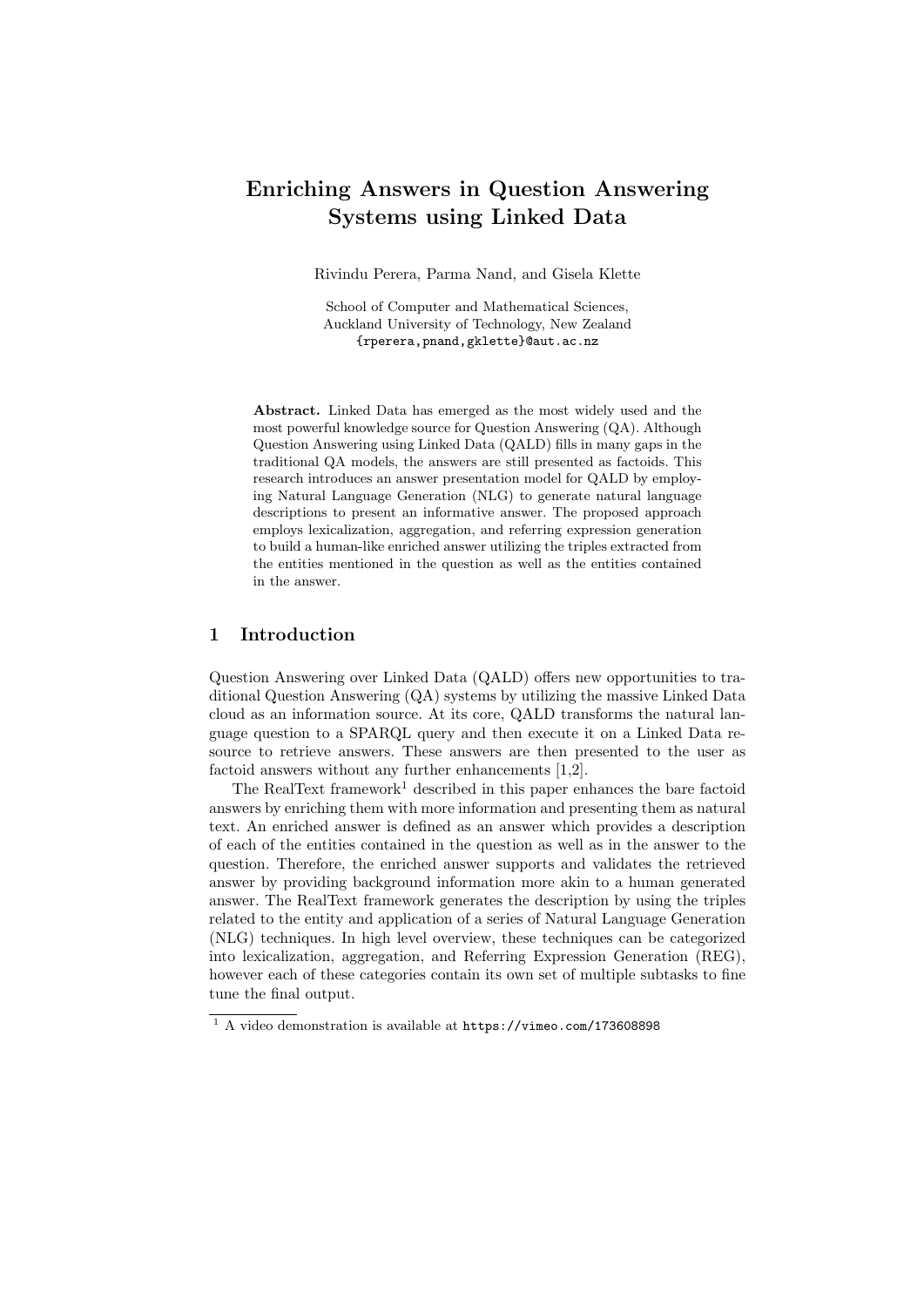2 Rivindu Perera, Parma Nand, Gisela Klette

The rest of the paper presents an overview description of the framework features. Further details on some of the modules can be found in [\[3\]](#page-3-2). All features presented herein will be part of the demonstration.

## 2 Demonstration

The objective of the demonstration will be to present the complete RealText workflow from associating lexicalizing patterns to presenting an informative answer as natural text. The demonstration will use the RealText standalone application (for a screenshot see Fig. [1\)](#page-1-0).



Fig. 1. A screenshot of the RealText desktop application

#### <span id="page-1-0"></span>2.1 Datasets

For the demonstration we use the factoid questions extracted from the QALD-2 test dataset<sup>[2](#page-1-1)</sup>. Since we work on the answer presentation (last step in  $QA$ ) the input data comprised of question, SPARQL query, and as well as the extracted answer.

## 2.2 Workflow

The workflow comprises of three main modules; the lexicalization module which transforms the triples to natural language sentences, Referring Expression Generation (REG) module which assigns appropriate referring expressions to the mentions of the main entity, and *aggregation module* which aggregates individual sentences to form paragraphs. The final output contains the paragraphs as well as the answer in sentence form generated using our answer sentence generation framework [\[4\]](#page-3-3).

<span id="page-1-1"></span> $^{\text{2}}$  <http://qald.sebastianwalter.org/index.php?x=publications&q=2>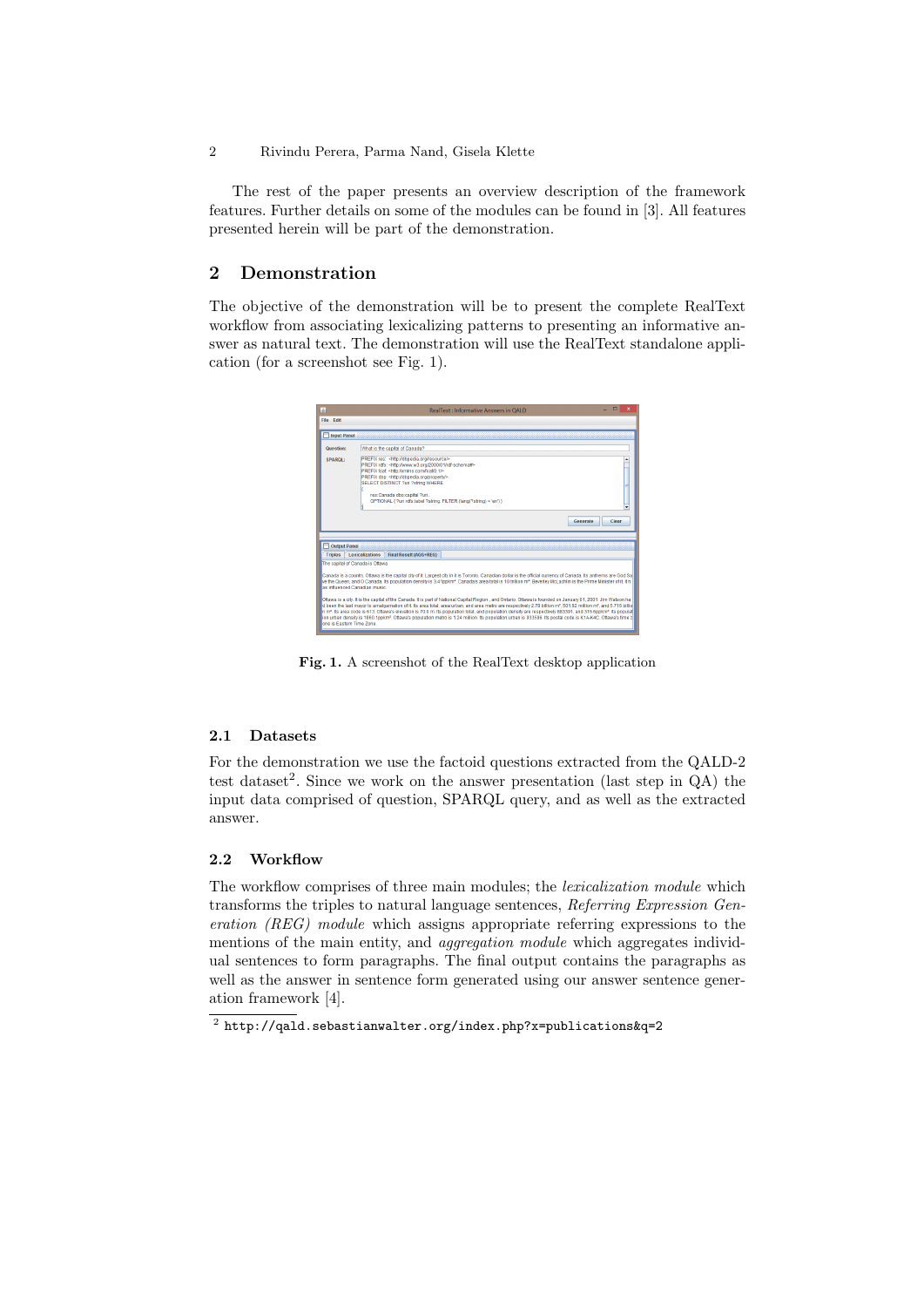Lexicalization The objective of lexicalization module is to generate lexicalization patterns and associate them with triples. The framework is composed of four lexicalization pattern mining modules.

Occupational Metonym Patterns utilize the -er nominal based occupational metonyms to derive a predefined set of lexicalization patterns. For instance, a triple with occupational metonym, director, as the predicate and a movie as a subject. This triple can be lexicalized using a pattern such as  $\langle S^2 \rangle$ , is directed by,  $O^2$ , We have developed a database which contains 33 of such patterns. These patterns are used to lexicalize a triple by matching the predicate and the core ontology class of the subject.

Context Free Grammar (CFG) Patterns uses the language generation capability of CFG and lexicalize the triples with past tense verb as a predicate. To be able to use CFG pattern, the verb (in predicate) should be identified as a verb having the frame,  $NP \leftrightarrow VP \leftrightarrow NP$ .

Relational Patterns use the unstructured text to derive patterns. We first pre-process text to resolve co-references and then extract relations  $(\langle arg_1, rel \rangle)$  $arg_2$   $\rangle_R$ ) using OpenIE [\[5\]](#page-3-4). Each relation is then aligned with triples (*subject*, predicate, object $\gamma_T$  to extract patterns. The alignment is calculated individually for subject and object alignment using Phrasal Overlap Measure (POM) and multiplied to get the final alignment score. Furthermore, we execute some realization steps using dependency parsing to resolve gender and grammar mismatches.

Property Patterns are predefined set of patterns which can lexicalize a given triple with specific predicate. For example, a pattern such as  $\langle S^2 \rangle^s$  predicate, is,  $O^2$ )<sub>L</sub> will be used to lexicalize triples with predicates, *population total, area* total, and postal code. There are five such patterns defined with their associated predicates from DBpedia [\[6\]](#page-3-5).

We also carry out a realization phase after applying lexicalization patterns. The realization step corrects the syntactical errors of patterns such as a pattern does not match with the grammatical gender of the triple subject.

Table [1](#page-3-6) shows some results from lexicalization modules where each triple is associated with a lexicalization pattern.

Aggregation The aggregation module first cluster the triples based on the subject. Then within each cluster we sub-cluster the triples based on rules. The triples within sub-clusters are then transformed to the natural language sentences using associated lexicalization patterns. However, at this level we do not substitute the subject expression (S?) of the sentence as it may need a referring expression in the generated paragraphs. Such referring expressions are resolved in the next phase.

Referring Expression Generation The referring expression generation module substitutes the subject expression with appropriate pronouns and entity names to emulate humans. In order to emulate this we change the referring expression after two consecutive usages.